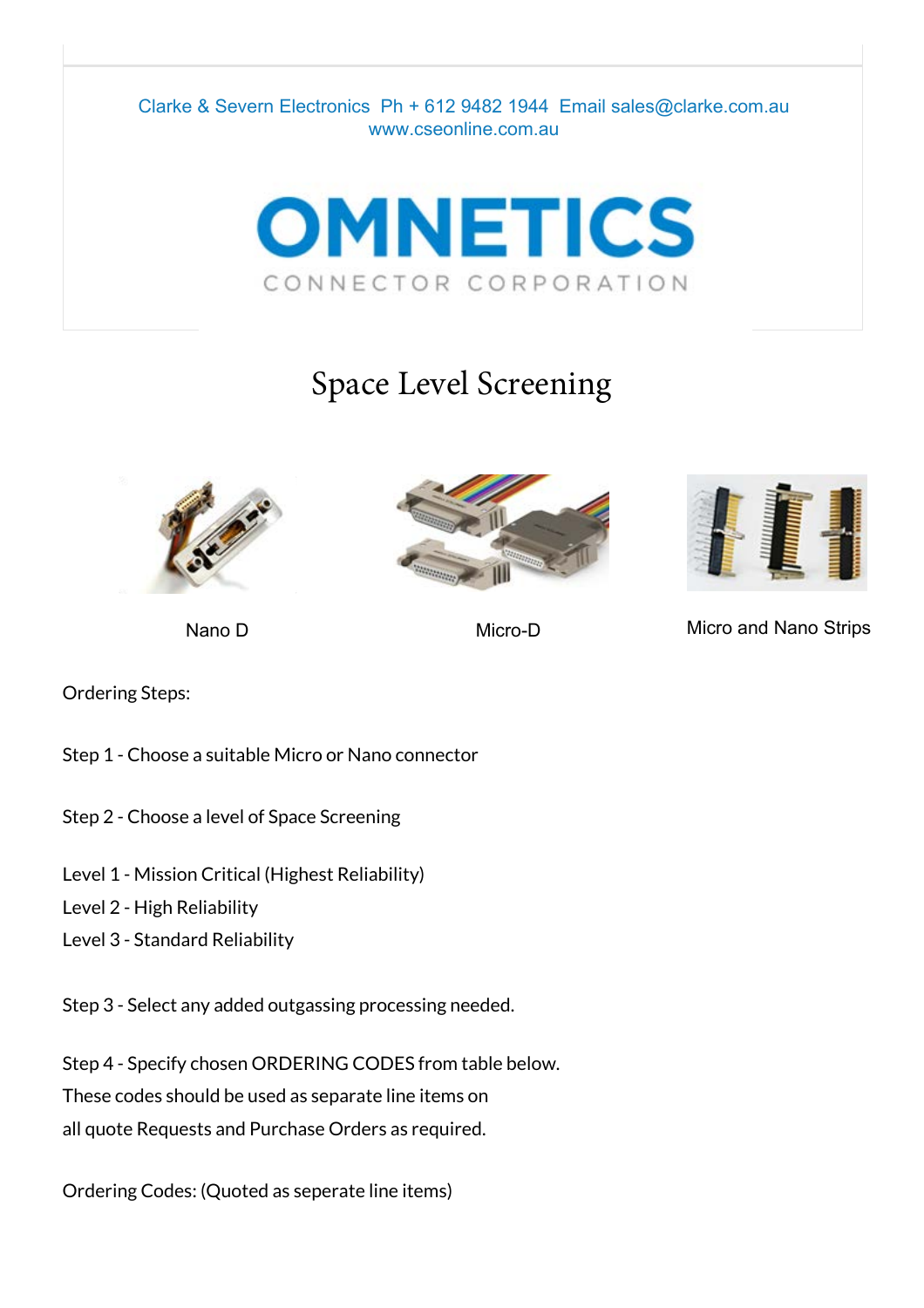| <b>Screening</b><br>Level              | <b>Special</b><br><b>Screening Only</b> | <b>Processing for Outgassing</b>                                                                                                    |  |
|----------------------------------------|-----------------------------------------|-------------------------------------------------------------------------------------------------------------------------------------|--|
| Level 1 -<br><b>Mission Critical</b>   | SPT <sub>1</sub>                        | All standard materials exhibit less than<br>1.0% TML without additional processing.<br>Contact service for special<br>requirements. |  |
| Level 2 - High<br>Reliability          | SPT <sub>2</sub>                        |                                                                                                                                     |  |
| Level $3 -$<br>Standard<br>Reliability | Standard                                |                                                                                                                                     |  |

|                                                                      | Micro (.050" Center)            |                                 | Nano (.025" Center)  |                      |  |
|----------------------------------------------------------------------|---------------------------------|---------------------------------|----------------------|----------------------|--|
|                                                                      | Sample Size(Allowable Failures) |                                 |                      |                      |  |
| Inspection/Test                                                      | I evel 1<br>Com'I/SCD           | Level <sub>2</sub><br>Com'I/SCD | Level 1<br>Com'I/SCD | Level 2<br>Com'l/SCD |  |
| <b>Visual</b>                                                        | 100%                            | 100%                            | 100%                 | 100%                 |  |
| Mechanical                                                           | 2(0)                            | 2(0)                            | 2(0)                 | 2(0)                 |  |
| <b>Noltage Rating (DWV)</b>                                          | 100%                            | 2(0)                            | 100%                 | 2(0)                 |  |
| <b>Insulation Resistance</b>                                         | 2(0)                            | 2(0)                            | 100%                 | 100%                 |  |
| Temperature Cycling                                                  | 2 (0)                           | 2(0)                            | 2(0)                 |                      |  |
| Low Level Contact Resistance                                         | 2(0)                            | 2(0)                            | 2(0)                 | 2(0)                 |  |
| Mating/Unmating Force                                                | 2 (0)                           |                                 | 2(0)                 |                      |  |
| Solderability/Resistance to heat<br>(SMT & Thru-Hole only)           | 2(0)                            |                                 | 2(0)                 |                      |  |
| Note: NASA screening requirements from Table 2C & 2J of EEE-INST-002 |                                 |                                 |                      |                      |  |

#### Nano - Rectangular Design @ .025" Pitch

- Materials: For up to +200°C operation<sup>\*</sup>
- Insulator: 2 Row-LCP / 30% glass, 1 Row-PPS / 40% glass, Low Outgassing meets NASA SP-R0022
- Pin count:  $@.025"$  pitch up to 60 positions
- Single row or 2 Row
- Board Mounting: SMT or Thru-Hole
- Current Rating: Up to 1 amp
- **Shock & Vibration: Exceeds MIL-DTL-32139**
- High Shock Mounting & Mating Hardware